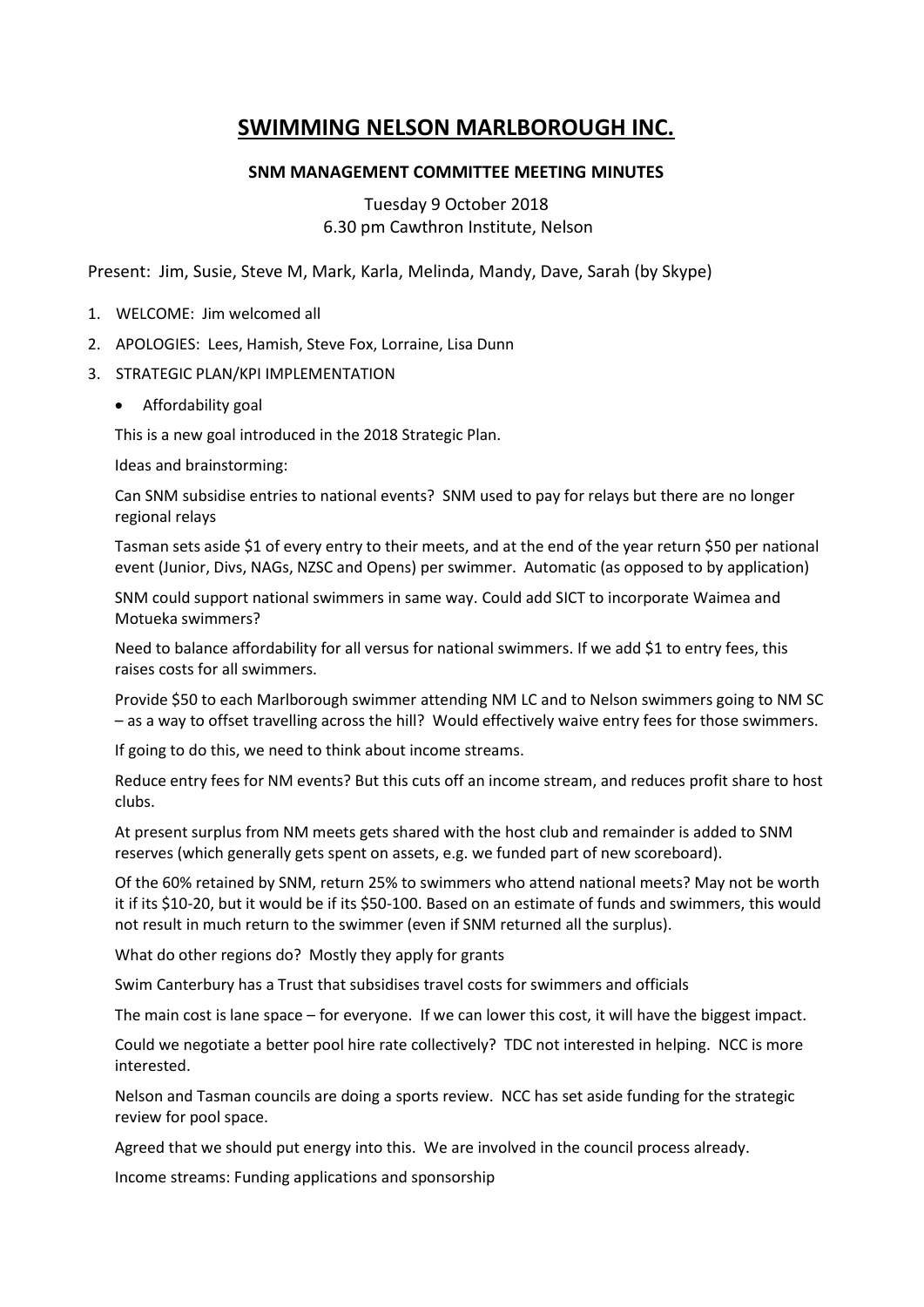Action: Focus on sports facility review through the council. Members of the committee invited to give further thought to the issues discussed and, if appropriate, to bring back a proposal for consideration.

4. CONFIRMATION OF MINUTES (11 Sept)

*Moved* to approve the minutes of 11 September as a true and correct record Dave/Steve M/*carried*

5. MATTERS ARISING AND TASKS

There were no matters arising.

Tasks

- Quotes for lane hire will be followed up Nelson South will provide a quote for NMC&T
- Scoreboard Liaison person requested Sarah to follow up with Blenheim secretary, nominated Steve Fox for Tasman
- Accounts in progress (lots of paperwork)
- Pool retiling need to impress on CLM that this cannot be done during winter months
- Donna Bouzaid is not available Oct 27, but is willing to come another time. Mark following up with coaches
- Mark to contact Hamish regarding the swimmers expected to attend each session of the TOCs.

#### 6. SECRETARY REPORT

The Secretary report was tabled.

• Ethan Martin sponsorship

Ethan has qualified to attend the World Deaf Champs in Brazil in 2019 and is looking for support from SNM – backing and advice. In the past SNM has supported swimmers attending international events on an ad hoc basis.

*Moved* to support Ethan Martin with a \$500 donation in recognition of him qualifying to compete at the World Deaf Swimming Championships 2019 Melinda/Mark/*carried*

Susie to make payment.

It was also suggested that Lisa Martin could set up a Givealittle page, and we can put it on our FB page. Jim to contact Lisa.

#### 7. TREASURER REPORT

Susie distributed the bank balance.

*Moved* to approve the following reimbursements:

| Air NZ flights for SNZ AGM (Jim)    | \$426   |
|-------------------------------------|---------|
| Air NZ flights for SNZ AGM (Hamish) | \$426   |
| Bus transfers for SNZ AGM (Jim)     | \$36.50 |

Susie/Steve M/*carried*

Equipment levy – Susie suggested that in future this be rolled into the NM swimmer registration fee. Much simpler for clubs and SNM. This was agreed to be done for next year.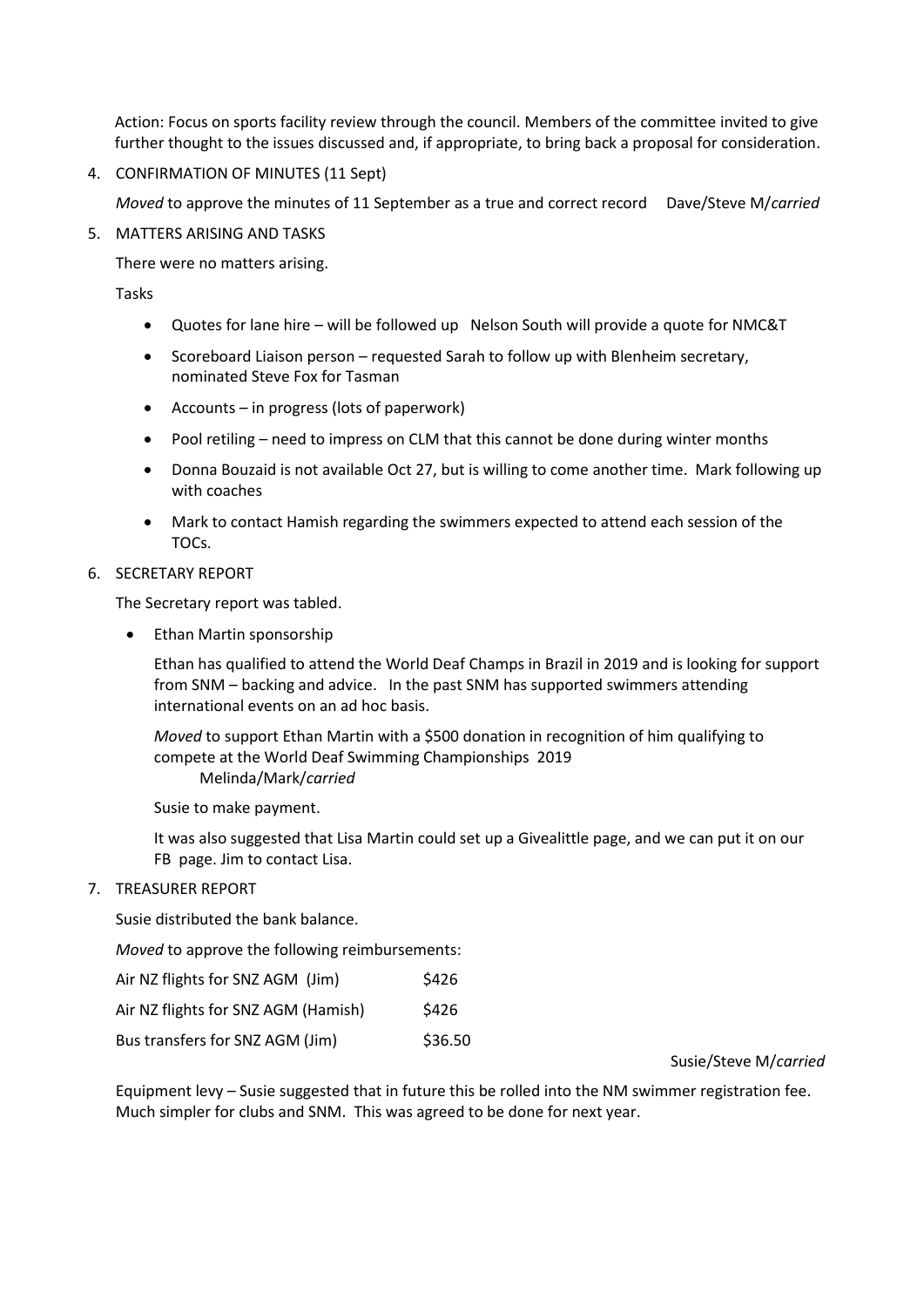#### 8. REGISTRAR REPORT/MEETS MANAGEMENT

Jim spoke to his Registrar's report which was pre-circulated.

Calendar

*Moved* to approve the swim Calendar as shown in the appendix to these minutes Jim/Susie/*carried*

• SNM C&T meet

*Moved* to approve the flyer for the SNM C&T meet 2019 distributed with report Jim/Mark/*carried*

There was discussion about whether we should award a 'Town Cup'. Mandy to prepare a proposal for a trophy to be discussed at the next Mgt Committee meeting.

*Moved* to authorise an order of medals and ribbons for NM C&T and NM LC Champs

Jim/Melinda/*carried*

*Moved* to ask the Technical Committee to:

- *a)* appoint a technical director for the meet
- *b)* organise a briefing for coaches and officials on technical suits, prior to the first session of the meet Jim/Susie/*carried*
- SNM LC Champs

The Calendar meeting discussed how to fit the 800s and 1500s into the programme.

Prizegiving should be in a separate area – and go fast like Wellington Champs, Juniors. Locate it close to marshalling to avoid too much running around

Medals that were 'lost' at NMSC champs. Agreed to replace the medals in this instance, but need to know which events. In future, if swimmer is not at prizegiving, the medals will only be handed out to Team Managers.

*Moved* to approve the flyer for the SNM LC Champs 2019 distributed with the Registrar report and ask the Technical Committee to appoint a technical director for the meet

Jim/Steve M/*carried*

SI C&T

*Moved* that the Committee –

- a) Ask the Technical Committee to appoint a technical director for the meet
- b) Authorise an order of ribbons for the meet
- c) agree to transport the scoreboard to Blenheim and back for this meet

Jim/Dave/carried

*Moved* that SNM apply to Lion Foundation for \$4021.75 (GST exclusive) for lane hire for the 2019 Nelson Marlborough Country and Town Champs and the 2019 South Island Country and Town Champs

Jim/Susie/*carried*

*Moved* that SNM apply to Mainland Foundation for \$2969.56 (GST exclusive) for lane hire for the 2019 Nelson Marlborough Long Course Champs

Jim/Susie/*carried*

Pool hire for SICT will be \$2900. Lindie to prepare grant applications. Mandy and Dave to provide quotes for LC champs and NM C&T.

Melinda and Karla to sort out t-shirts and ribbons.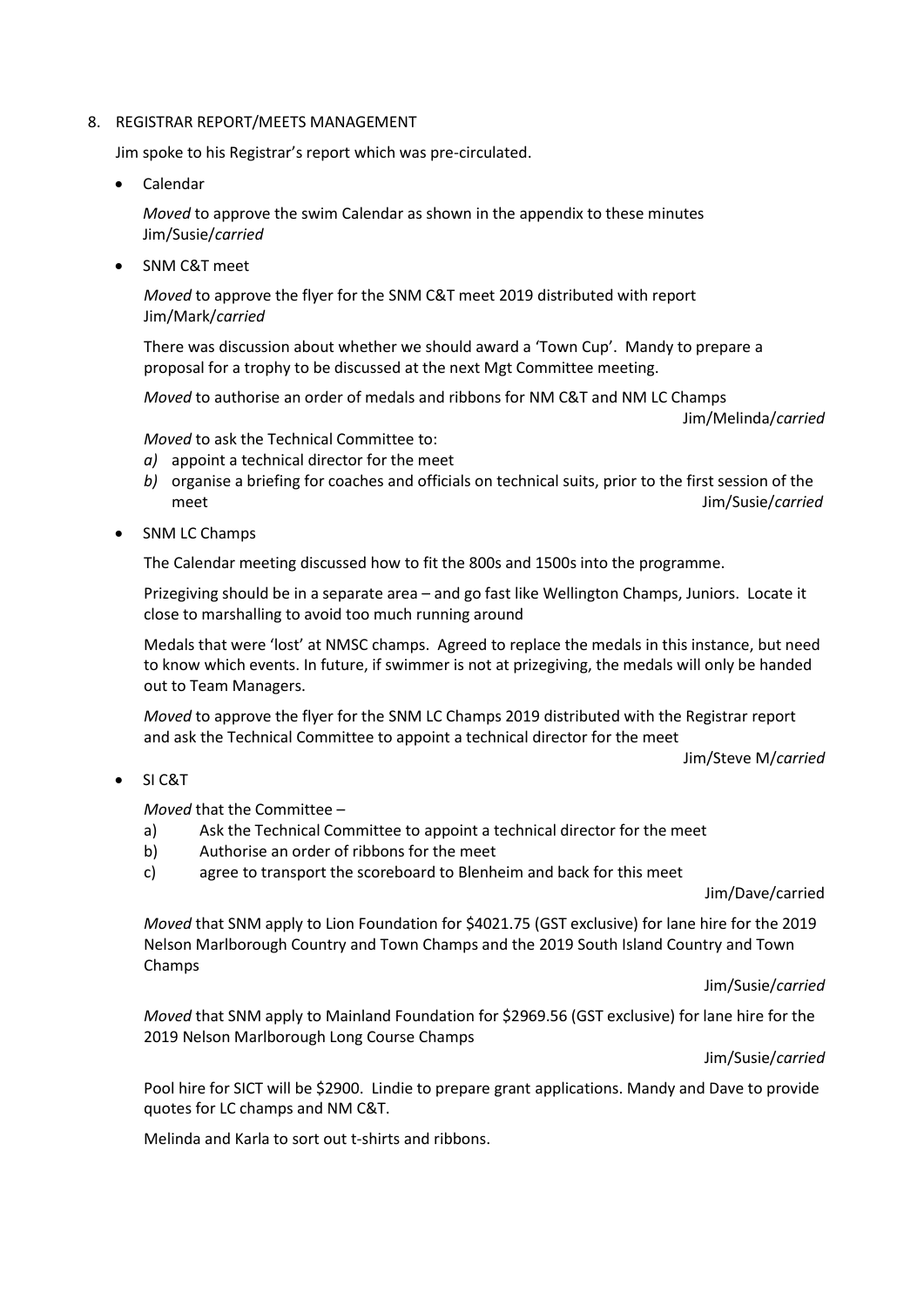*Moved* that the following times be confirmed as new SNM records and the Registrar's report be received:

|  |  | NZ Secondary School Champs 13 September 2018 |
|--|--|----------------------------------------------|
|  |  |                                              |

| 200 Back       | <b>SC</b> | 15   | F | 2:19.24 | <b>Bree Anderson</b>     | <b>NLSNM</b> |
|----------------|-----------|------|---|---------|--------------------------|--------------|
| 200 IM         | SC        | 15   | F | 2:20.99 | <b>Bree Anderson</b>     | <b>NLSNM</b> |
| <b>200 Fly</b> | <b>SC</b> | 16   | F | 2:23.87 | Ruby-Lou Stuart          | <b>NLSNM</b> |
| 200 Back       | <b>SC</b> | Open | F | 2:19.24 | <b>Bree Anderson</b>     | <b>NLSNM</b> |
| <b>200 Fly</b> | <b>SC</b> | Open | F | 2:23.87 | Ruby-Lou Stuart          | <b>NLSNM</b> |
| 200 IM         | <b>SC</b> | Open | F | 2:20.99 | <b>Bree Anderson</b>     | <b>NLSNM</b> |
| 50 Back        | <b>SC</b> | 18   | М | 26.68   | <b>Matai McGuinniety</b> | <b>NLSNM</b> |
| 200 Back       | <b>SC</b> | 18   | M | 2:11.73 | Matai McGuinniety        | <b>NLSNM</b> |
| 50 Fly         | <b>SC</b> | 18   | М | 24.99   | <b>Matai McGuinniety</b> | <b>NLSNM</b> |
| 100 $Fly$      | SC        | 18   | M | 56.34   | Matai McGuinniety        | <b>NLSNM</b> |
| 100 IM         | <b>SC</b> | 18   | М | 59.58   | <b>Matai McGuinniety</b> | <b>NLSNM</b> |
| 200 IM         | <b>SC</b> | 18   | М | 2:11.34 | Matai McGuinniety        | <b>NLSNM</b> |
| 200 Back       | <b>SC</b> | Open | м | 2:11.73 | Matai McGuinniety        | <b>NLSNM</b> |
| 50 Fly         | <b>SC</b> | Open | м | 24.99   | Matai McGuinniety        | <b>NLSNM</b> |
| 100 Fly        | SC        | Open | Μ | 56.34   | Matai McGuinniety        | <b>NLSNM</b> |
|                |           |      |   |         |                          |              |

Jim/Susie/*carried*

#### 9. PUBLICITY/COMMUNICATION REPORT

Mark will do a press release for NZ SC Champs. Susie will post on FB.

### 10. FUNDING REPORT

Nothing further.

11. SNZ LIAISON REPORT

Jim reported on the SNZ AGM. We offered a revised version of the motion to the SNZ AGM relating to SNZ constitutional amendment. The revised motion was passed at the AGM.

Stephen Fryer was awarded a SNZ Honours Award.

12. TECHNICAL

No meetings. Jim has talked to Steve Fryer and Kirsty Rukuwai. Kirsty will step down, Steve will remain on committee but relinquish convenor role. Phil McMath willing to be convenor.

Board needs to appoint another person to the Technical Committee.

13. COACHING REPORT

CLM is working on recruiting a new coach for Tasman Swimming Club.

#### 14. GENERAL BUSINESS

• Portfolios

| <b>Strategic Plan</b> | Lees, Sarah          |
|-----------------------|----------------------|
| Registrar             | Jim (transitionally) |
| Publicity             | Mark, Susie          |
| Makos                 | Hamish, Lorraine     |
| Medals, trophies      | Mandy                |
| <b>Funding</b>        | vacant               |
| Events                | Sarah (SC Champs)    |
|                       | Dave (C&T)           |
|                       | Mandy (LC Champs)    |
| Equipment             | Steve Fox            |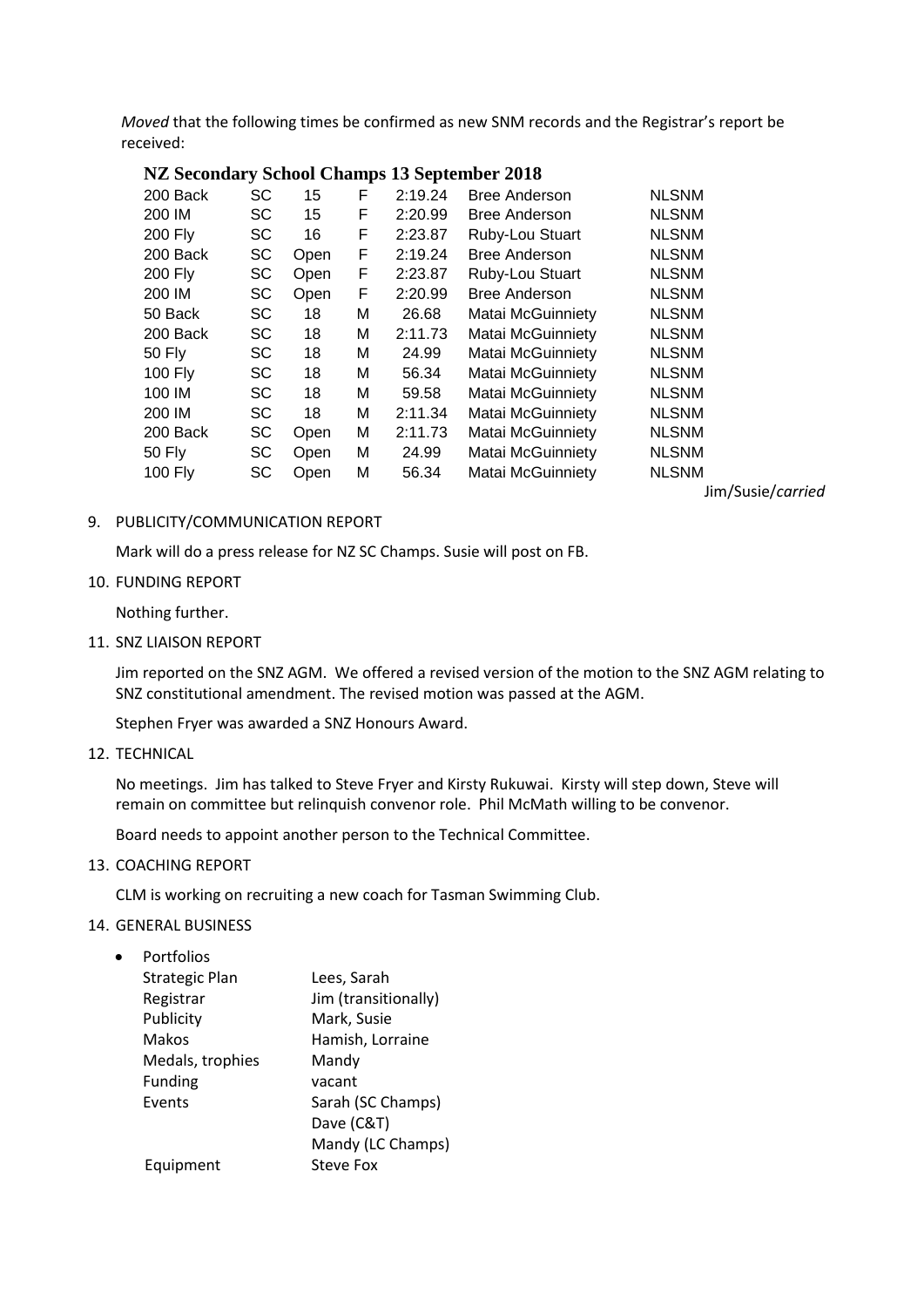SNZ Liaison Hamish Constitution & SOs Jim Treasurer Susie

*Moved* to approve the above portfolios Moved to approve the above portfolios And Move in the Summan Move of the Move

• Tech Suits

*Moved* that the Management Committee recommend that the Board approve the SO on use of technical suits for junior swimmers, as set out in the Chair's report Jim/Mark/*carried*

Tech suits policy should be placed on SNM website and circulated to clubs to place on their websites.

Junior Festival

Jim has confirmed with All Stars zone that we can attend their Junior Festival and use All Stars times.

There is a complete overlap in qualifying times for Juniors and SIC&T, but the intent is that SNM swimmers can only attend one of these two meets.

Sarah noted that Blenheim is hosting SIC&T this year and will be relying on support from Nelson swimmers and officials. Waimea keen to attend SIC&T.

*Moved* to recommend to the Board a standing order that says:

"SNM swimmers (i.e. swimmers who belong to a club that is a member club of SNM) who compete at the All Stars Junior Festival shall not compete at the South Island Country & Town Competition in the same swimming year."

Jim/Dave/*carried*

*Moved* to recommend that parents talk to their coaches to identify which meet is most suitable for their Junior swimmer, particularly given that in 2019 SNM will be hosting SICT in Blenheim Jim/Sarah/*carried*

Jim to advise to clubs.

SNZ Health and Safety webinar 23 October, 12- 1pm

Request SNZ to record and make it available later. Anna Loach will be attending for Nelson South and can provide feedback (if it is not recorded)

Agreed that instead of a NM health and safety portfolio H&S responsibilities would be part of the events portfolio.

NEXT MEETING OF MANAGEMENT COMMITTEE – 7.00 pm Tues 13 Nov (following Board meeting) *Agenda items:*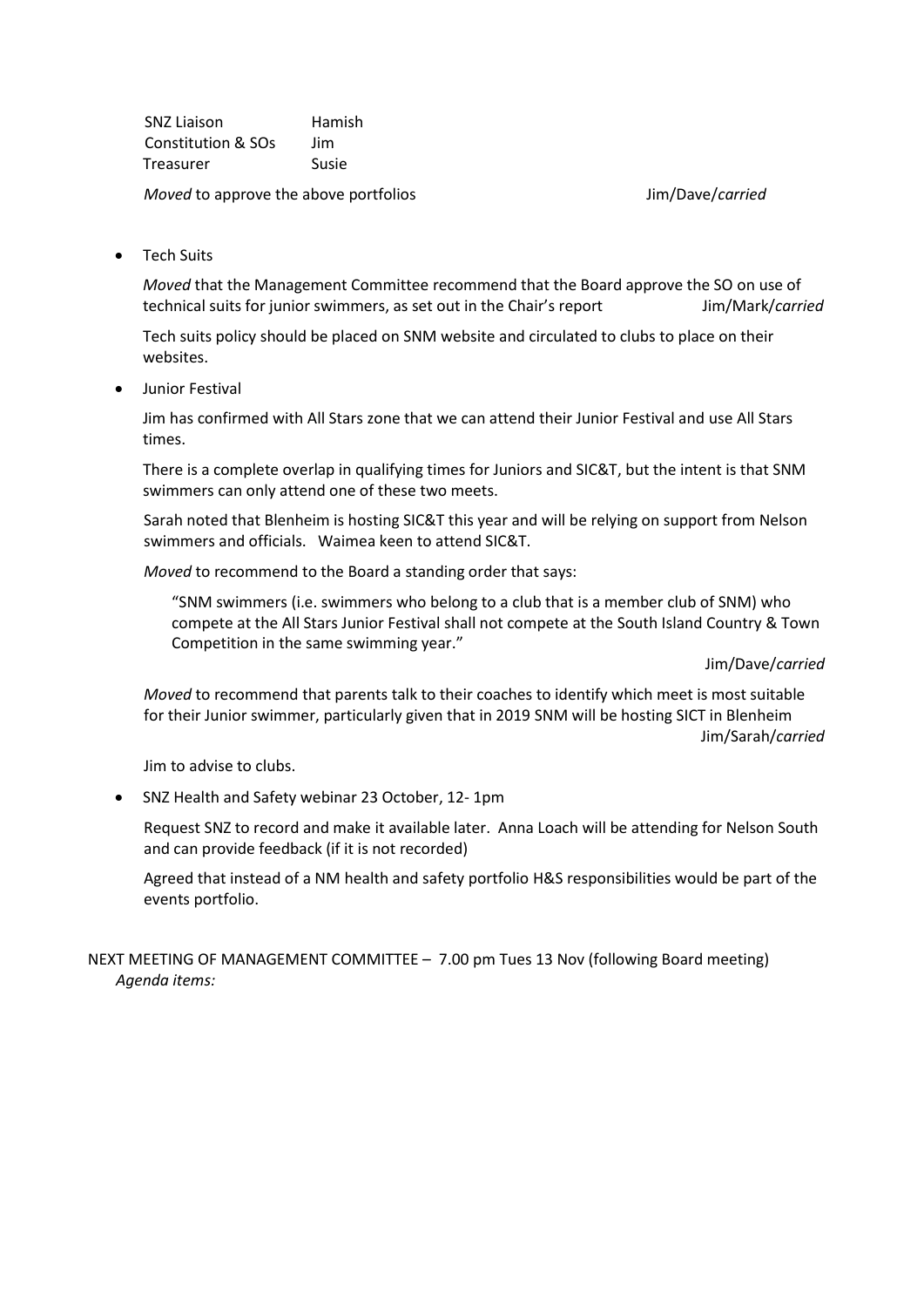

# **Appendix. SNM Swimming Calendar 2018-19**

Approved 9 October 2018

| <b>Date</b>      | <b>Meet</b>                                            | Q period ends |
|------------------|--------------------------------------------------------|---------------|
| 30 June          | Tasman SC meet $-1$ session                            |               |
| 7 July 2018      | South Island Secondary Schools Champs, Blenheim        |               |
| 21 July          | Blenheim SC meet - 1 session                           |               |
| $3-5$ Aug        | SNM SC Champs (Blenheim) 5 sessions                    | 26 July       |
| 18 Aug           | Blenheim SC meet - 1 sessions                          |               |
| 24-26 Aug        | South Island Champs (Christchurch)                     | 12 Aug        |
| 1 Sept           | TSC spring meet - 2 sessions (Include 800 & 1500 Free) |               |
| 8 Sept           | Blenheim SC meet $-1$ session (am)                     |               |
| 10-11 Sept       | AIMS Games, Tauranga                                   | 13 June       |
| 13-16 Sept       | NZ Secondary School Champs, Wellington                 | 30 Aug        |
| 15 Sept          | Waimea Sprints meet - RAC                              |               |
| 2-6 Oct          | NZ Short Course Champs, Auckland                       | 16 Sept       |
| 13 Oct           | Blenheim SC meet - 1 session                           |               |
| 3 Nov            | Blenheim SC meet - 1 session                           |               |
| 9 Nov            | Nelson South Club night (NSSC only)                    |               |
| 17 Nov           | Nelson South - Young Guns (HSS Pool) - 2 sessions      |               |
| 30 Nov & 1 Dec   | Nelson South Club Champs (HSS Pool)                    |               |
| 30 Nov & 1-2 Dec | <b>Blenheim Club Champs</b>                            |               |
| 8 Dec            | Tasman December Ribbon meet - Nayland (2 sessions)     |               |
| 15 Dec           | Motueka Ribbon Carnival                                |               |
| 15-16 Dec        | Wellington Junior LC Champs (12 and under)             |               |

| 2019          | <b>Meet</b>                                    | Q period ends |
|---------------|------------------------------------------------|---------------|
| 5 Jan 2019    | Tata Beach Sea Swim                            |               |
| 6 Jan 2019    | Nelson South vs Aquagym (dual meet)            |               |
| $12$ Jan      | SNM Country and Town - Hampden St - 2 sessions |               |
| $12 - 13$ Jan | NZ Open Water Championships - Taupo            | 19 Dec        |
| 19-22 Jan     | <b>Wellington LC Champs</b>                    |               |
| 26 Jan        | Blenheim meet $-1$ session                     |               |
| $1-3$ Feb     | SNM Long Course Champs (Nayland) - 5 sessions  |               |
| 8 Feb         | Nelson South Club Night (NSSC only)            |               |